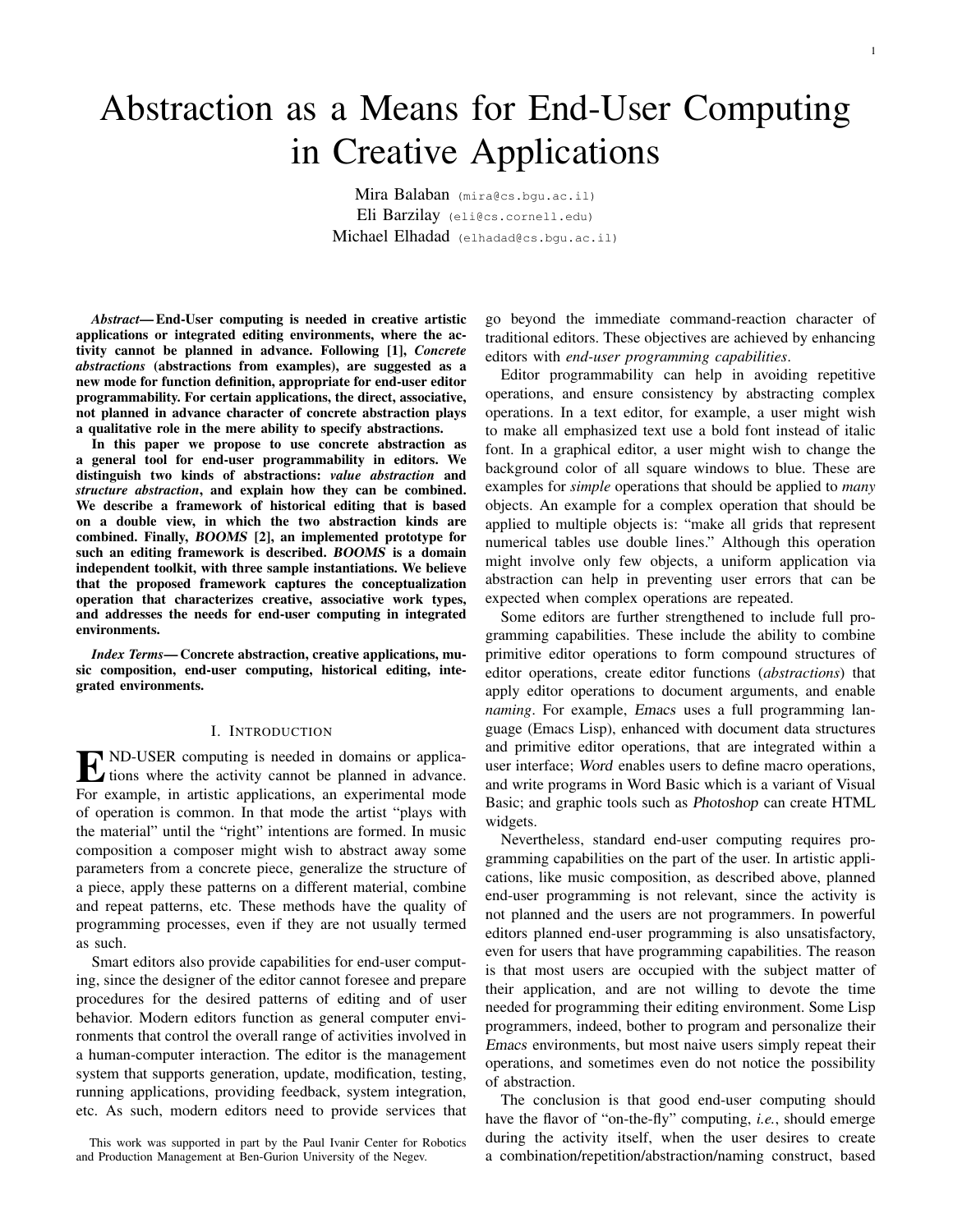on some concrete material. *Concrete abstraction* (abstraction from concrete examples), was first suggested by Yann Orlarey and his colleagues in [1], as a form of end-user editor programmability that is essential for music composition. The idea is, roughly, to provide users with the capability to abstract a concrete music piece into a pattern, and then apply the pattern to other music pieces, thus yielding new music pieces, all admitting the same pattern. Concrete abstraction turns out to be an extremely powerful end-user programmability means in music, since the abstraction can be applied to different music parameters. The recent Elody composition environment built in GRAME [3], [4] is centered around the concrete abstraction user operation. A special case of concrete abstraction is employed, in an implicit manner, in the DMIX real time music composition environment of Oppenheim [5]. Using DMIX, a composer can create a music piece, abstract its rhythmic structure away from it, and then "slap" another rhythmic structure on it. This way, Oppenheim creates examples of "Jazzified Bach preludes."

Concrete abstraction is a method of function definition that is generally not supported by programming languages. Programmers define functions in a planned and thoughtful mode: they (analytically) observe the existence of a possibly useful abstraction and use special linguistic symbols for variables rather than using world objects (or their representations) directly. Programmable editors do not generally support concrete abstraction either. The novelty of concrete abstraction lies in the new mode for function definition. For certain applications, as well as for programmable editors, the direct, associative, not planned in advance character of concrete abstraction plays a qualitative role in the mere ability to specify abstractions.

In this paper we propose to use concrete abstraction as a general tool for end-user programmability in editors. We distinguish two kinds of abstractions: *value abstraction* and *structure abstraction*, and explain how they can be combined. We describe a framework of historical editing that is based on a double view, in which the two abstraction kinds are combined. Finally, BOOMS [2], an implemented prototype for such an editing framework is described. BOOMS is a domain-independent toolkit, with three sample instantiations. We believe that the proposed framework captures the conceptualization operation that characterizes creative, associative work types, and addresses the needs for end-user computing in integrated environments.

Section II briefly introduces abstraction in Lambda Calculus. Section III defines value and structure abstractions. Sections IV and V describe the combination of the two abstraction kinds, and the historical editing framework. Section VI describes related work and Section VII is the conclusion and future work. Appendix I gives a brief overview of the BOOMS system.

## II. BACKGROUND ON ABSTRACTION

Abstraction is an act of generalization. For example, abstracting the red color from a red flower gives the generalized concept of a colorful flower, whose color is unknown. Consider the motif in the following Example.



We represent a note as a pair:  $(\langle pitch \rangle, \langle duration \rangle)$ . In order to keep with the traditional tonal terminology, a pitch specifier consists of a diatonic name and an octave specifier, such as  $C_0$  for C in the middle octave, or  $C_{5-5}$  to specify the same thing using a numerical expression for the octave specifier. Note sequencing (sequential concatenation), is represented by the '−' operation. The symbolic notation for the overall motif is:

$$
(\mathcal{C}_0, \frac{1}{4}) - (\mathcal{E}_0, \frac{1}{4}) - (\mathcal{F} \sharp_0, \frac{1}{4}) - (\mathcal{E}_0, \frac{1}{8}) - (\mathcal{E}_0, \frac{1}{8}) - (\mathcal{D} \sharp_0, 1) \tag{1}
$$

Abstracting this motif over the pitch ' $\mathcal{E}_0$ ' yields the pattern

$$
(\mathcal{C}_0, \frac{1}{4}) - (\square, \frac{1}{4}) - (\mathcal{F} \sharp_0, \frac{1}{4}) - (\square, \frac{1}{8}) - (\square, \frac{1}{8}) - (\mathcal{D} \sharp_0, 1) (2)
$$

that functions as a *motif generator*: The "hole"  $\Box$  can be replaced by anything that evaluates to a pitch. The motif pattern can be further abstracted, for example over the  $\frac{1}{4}$ duration, to yield a new motif generator, with two kinds of holes:

$$
(\mathcal{C}_0, \triangle) - (\square, \triangle) - (\mathcal{F} \sharp_0, \triangle) - (\square, \frac{1}{8}) - (\square, \frac{1}{8}) - (\mathcal{D} \sharp_0, 1) \tag{3}
$$

The "hole"  $\triangle$  can be replaced by anything that evaluates to a duration. The *mode of combination* itself can also be a subject for generalization, yielding a new motif generator, with three kinds of holes:

$$
(\mathcal{C}_0, \triangle) \circ (\square, \triangle) \circ (\mathcal{F} \sharp_0, \triangle) \circ (\square, \frac{1}{8}) \circ (\square, \frac{1}{8}) \circ (\mathcal{D} \sharp_0, 1) \quad (4)
$$

The "hole" ∘ can be replaced by anything that evaluates to a motif combination operator.

Application is the opposite operation — an act of specialization of a generalized concept by means of substitutions. For example, replacing  $\triangle$  by  $\frac{1}{2}$ ,  $\circ$  by "concatenate within a delay of  $\frac{1}{8}$ , (denoted  $\left|\frac{1}{8}\right|$ , and  $\overline{\Box}$  by  $\mathcal{G}_0 - \mathcal{E}_0$ , yields the following motif:

*Example 2:* The symbolic representation of this motif is:



Note that the computation of this application requires evaluation rules for structured pitch specifiers (expressions). The straightforward replacement, dictated by the recent application yields the "motif":

$$
\begin{array}{cc}\n(\mathcal{C}_0, \frac{1}{2}) \parallel_{\mathbb{B}} (\mathcal{G}_0 - \mathcal{E}_0, \frac{1}{2}) \parallel_{\mathbb{B}} (\mathcal{F}^{\sharp}_{\mathbb{D}}, \frac{1}{2}) \parallel_{\mathbb{B}} \\
(\mathcal{G}_0 - \mathcal{E}_0, \frac{1}{8}) \parallel_{\mathbb{B}} (\mathcal{G}_0 - \mathcal{E}_0, \frac{1}{8}) \parallel_{\mathbb{B}} (\mathcal{D}^{\sharp}_{\mathbb{D}}, 1)\n\end{array} \tag{6}
$$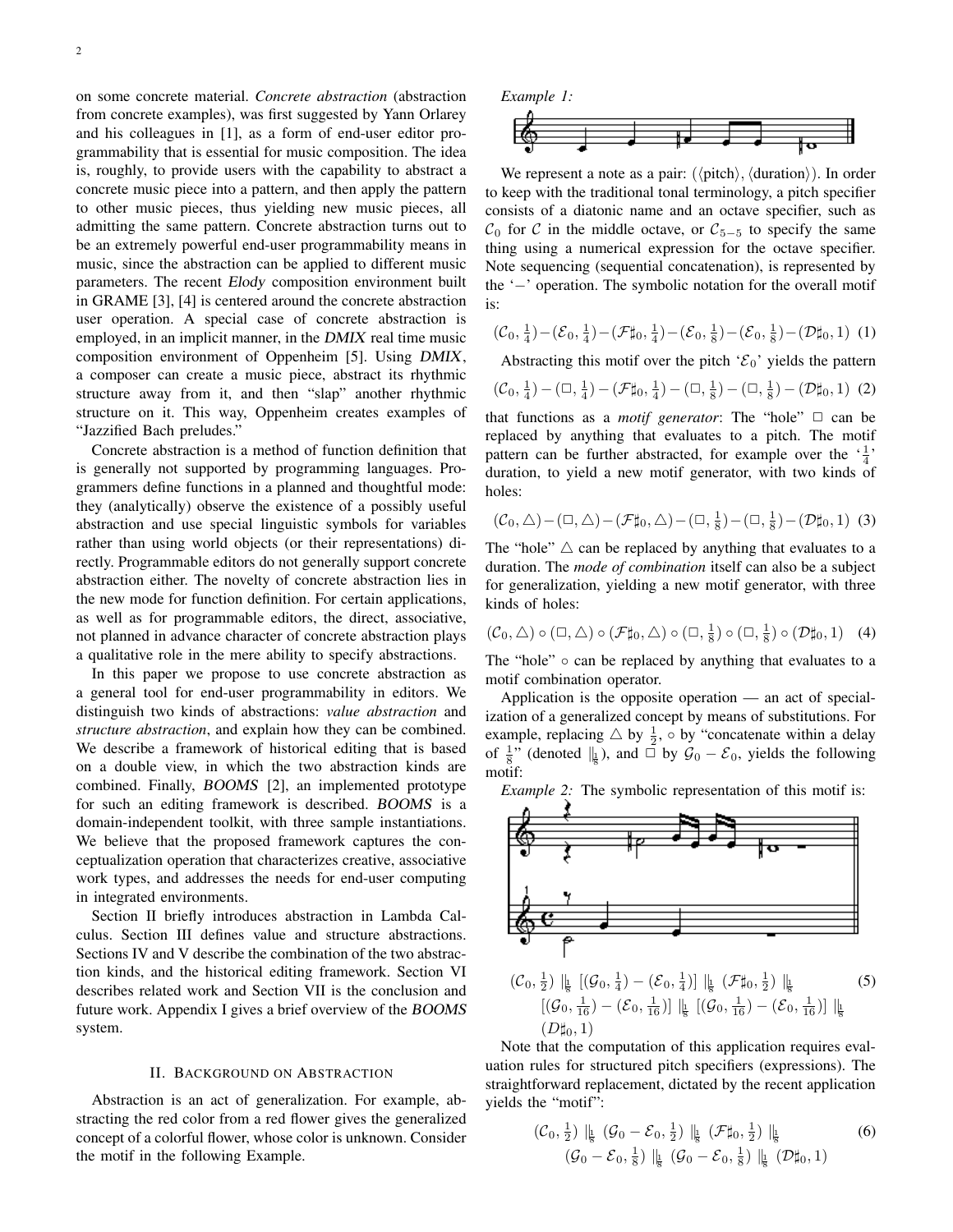To obtain a real motif, we still need to compute the intended note meaning of  $(G_0 - \mathcal{E}_0, \frac{1}{2})$  and  $(G_0 - \mathcal{E}_0, \frac{1}{8})$ . A reasonable rule is: "Replace any  $(N_1 - \ldots - N_m, D)$  expression by the note sequence:  $(N_1, \frac{D}{m}) - \ldots - (N_m, \frac{D}{m})$ ." Applying this rule for the recent application yields the motif in Example 2.

To conclude:

- **Abstraction** is an operation on two values. The exact types of values used may vary, but usually we abstract a composed value on some simple value. Conceptually, abstracting a composed value  $v$  from some simple value  $a$  means "stripping off" the  $a$  property from  $v$ , creating a generalized object — a function to be applied later. Technically, the result of such an abstraction is replacing each occurrence of  $a$  in  $v$  by a variable  $x$ , yielding a function of a single parameter  $x$ .
- **Application** is the opposite operation instantiating an abstraction. It takes an abstraction function  $f$  with parameter  $x$ , and some value  $v$ , and instantiates (replaces) the abstraction parameter by the applied value. So, while the abstraction operation creates a function f with a parameter  $x$ , the application operation results in an application of the abstraction  $f$  on a given value  $v$ . For example, application of the above colorful flower on a yellow color yields a yellow flower. This gets us closer to the very basic notion of Lambda abstraction as defined in Lambda Calculus, where abstraction on values is the only means for function creation.

## *A. Lambda Calculus: Abstraction & Application Formalism*

Lambda Calculus [6], [7] is a simple language of expressions that are generated by *juxta-positioning* and *Lambda abstractions*. The intended meaning of a Lambda abstraction construct is a function based on a given pattern (expression). The intended meaning of juxta-positioning is that of application. Overall, there are three kinds of expressions<sup>1</sup>:

- 1) Symbols (atoms);
- 2) Applications:  $\langle expression \rangle$   $\langle expression \rangle$ ;
- 3) Lambda expressions:  $\lambda$ *(variable)*. *{expression}*.

Parenthesizing is used for resolving ambiguities. We take as given some built-in arithmetic primitives (such as numerals and simple operators).

For example, the expression  $(1 + n n)'$  can be abstracted into the " $n+n$ " function ' $\lambda n$ . (+ n n)', and then further abstracted into the "*n* op *n*" higher order function ' $\lambda op$ .  $\lambda n$ . (*op n n*)'. Computation in this calculus is obtained by *application* of  $\lambda$ -expressions to their right neighbor expressions, taken as arguments. This application is called *reduction*, and it is done by means of *substitution*. Repeating these reductions as much as possible is called *evaluation*. Here are some examples:

- The application  $((\lambda n. (+ n n)) 2)'$  reduces to  $(+ 2 2)'$ , which yields '4'. Similarly, ' $(+ (\lambda n. (+ n n) 2) 3)'$ evaluates to '7'.
- The application ' $((\lambda op. \lambda n. (op n n)) * 2)$ ' reduces into  $((\lambda n. (* n n)) 2)'$  which yields '4'.

<sup>1</sup>The following explanation is highly informal. For a complete and formal description the reader is referred to [6], [7].

• The application ' $((\lambda f. (f * 2)) (\lambda op. \lambda n. (op n n n)))'$ reduces into ' $((\lambda op. \lambda n. (op n n n)) * 2)$ ', then it reduces to  $((\lambda n. (* n n n)) * 2)$ ', then  $(* 2 2 2)$ ' which finally yields '8'.

Note that it is only possible (using the rules given) to create functions of one variable. The way to imitate  $N$ -ary functions is to abstract one-by-one on all variables, getting a function that returns a function. To apply this function, we again apply it on all inputs, one-by-one. This is called *currying*. For the purpose of this paper, ' $\lambda x$ .  $\lambda y$ . . . . ' can be regarded as a simple, two-variable function.

The Lambda Calculus is a full computational model, having Turing Machine equivalent power. It provides the basis for functional programming languages like Scheme, Lisp and ML. Our interest in Lambda Calculus here results from the explicit support for the operations of *concrete abstraction*, and *application*. This observation was first made by Yann Orlarey from GRAME<sup>2</sup>. For example, the Motif generator examples from the introduction can be formalized in Lambda Calculus, as follows:

Motif generator 2:

$$
\lambda \mathcal{E}_0. \left( (\mathcal{C}_0, \frac{1}{4}) - (\mathcal{E}_0, \frac{1}{4}) - (\mathcal{F}^{\sharp}_0, \frac{1}{4}) - (\mathcal{E}_0, \frac{1}{8}) - (\mathcal{E}_0, \frac{1}{8}) - (\mathcal{D}^{\sharp}_0, 1) \right)
$$
  
generator 3:

$$
\frac{\lambda \frac{1}{4}}{4} \cdot \frac{\lambda \mathcal{E}_0. \left( (\mathcal{C}_0, \frac{1}{4}) - (\mathcal{E}_0, \frac{1}{4}) - (\mathcal{F} \sharp_0, \frac{1}{4}) - \\ (\mathcal{E}_0, \frac{1}{8}) - (\mathcal{E}_0, \frac{1}{8}) - (\mathcal{D} \sharp_0, 1) \right)}
$$

Motif generator 4:

Motif

$$
\lambda-.\;\lambda_{\frac{1}{4}}\cdot \lambda\mathcal{E}_0.\;((\mathcal{C}_0,\tfrac{1}{4})-(\mathcal{E}_0,\tfrac{1}{4})-(\mathcal{F}\sharp_0,\tfrac{1}{4})-(\mathcal{C}_0,\tfrac{1}{8})-(\mathcal{D}\sharp_0,1))
$$

In the pure Lambda Calculus, there is a uniform pool of symbols. Hence, abstracting on ' $\mathcal{E}_0$ ', on ' $\frac{1}{4}$ ' and on '−' are all the same. However, in realistic implementations, like Scheme and Lisp, atoms are distinguished into different types. In particular, there are constants (that evaluate to themselves) and variables. For example, numbers and strings are constants in Scheme and in Lisp. In such contexts, abstracting on a constant involves substituting its occurences by a variable, since a constant cannot play the role of a variable (cannot evaluate to anything which is not its self-evaluating value). For example, motif generator 4 used the constant  $\frac{1}{4}$  as a variable name<sup>3</sup>, so we replace it by a variable and we get:

$$
\lambda - \lambda \operatorname{dur.} \lambda \mathcal{E}_0. \left( (\mathcal{C}_0, \operatorname{dur}) - (\mathcal{E}_0, \operatorname{dur}) - (\mathcal{F}^{\sharp}_0, \operatorname{dur}) - (\mathcal{E}_0, \frac{1}{8}) - (\mathcal{E}_0, \frac{1}{8}) - (\mathcal{D}^{\sharp}_0, 1) \right)
$$

The application of the last motif generator to  $\mathcal{G}_0 - \mathcal{E}_0$  as an ' $\mathcal{E}_0$ ', to ' $\frac{1}{2}$ ' as the *dur*-ation, and to  $\vert \frac{1}{8}$  as an '−', that yields motif 5, is obtained by evaluating the application expression:

Motif generator 5:

$$
(\lambda-\lambda dur.\ \lambda{\mathcal E}_0.\\ (({\mathcal C}_0, dur)-({\mathcal E}_0, dur)-({\mathcal F}\sharp_0, dur)-\\ ({\mathcal E}_0,\frac{1}{8})-({\mathcal E}_0,\frac{1}{8})-({\mathcal D}\sharp_0,1)))\\ \Vert_\frac{1}{8}\Vert_2^{\frac{1}{2}}\ \frac{({\mathcal G}_0-{\mathcal E}_0)}{}
$$

 $2$ Orlarey further points to the artistic importance of keeping the names of the original values, and not replacing them by synthetic variable names.

<sup>3</sup>In these languages, '–' and ' $\mathcal{E}_0$ ' are valid variable symbols. ' $\frac{1}{4}$ ' is not, since it is a numeric constant.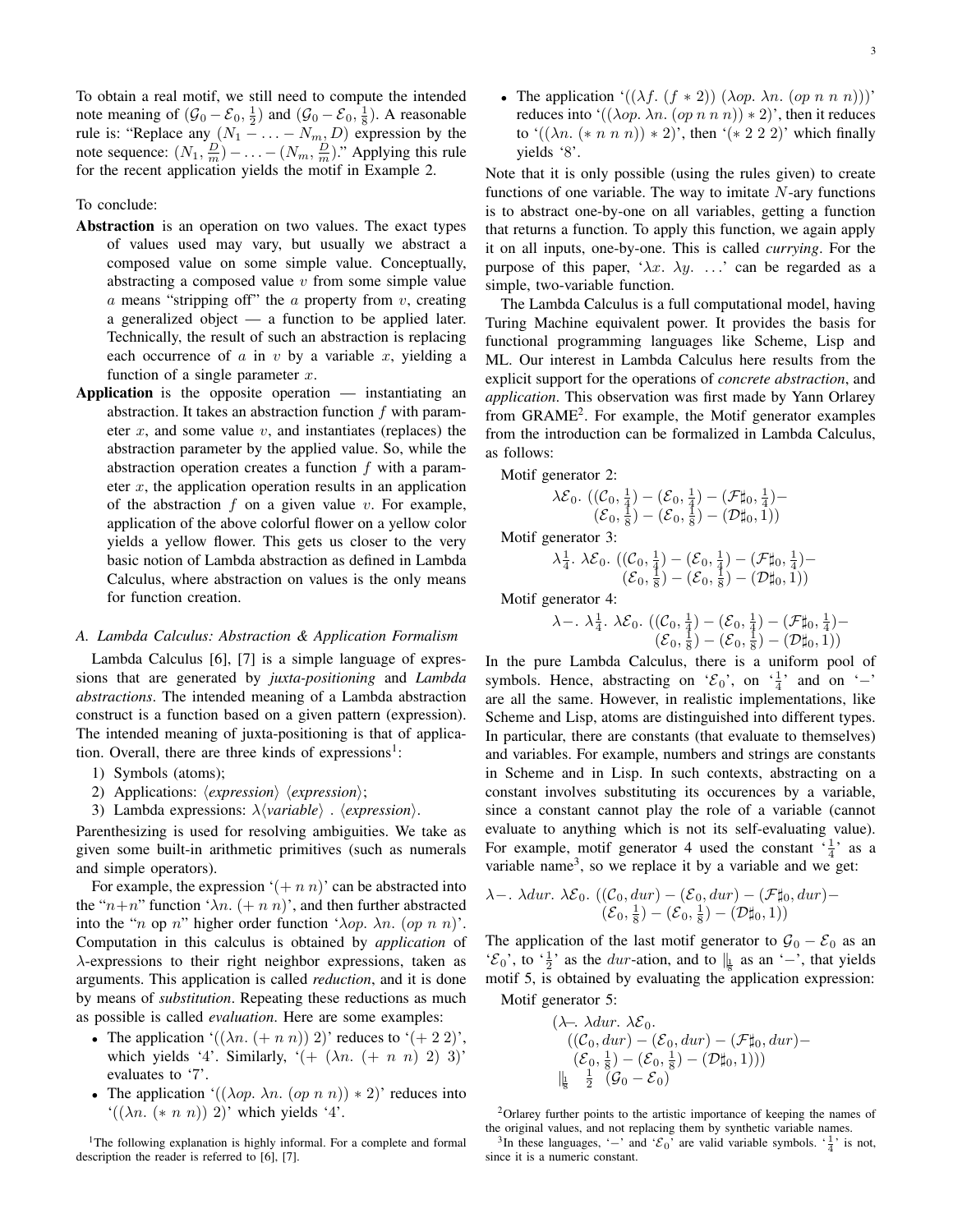and applying the simplification rule:

$$
(N_1-\ldots-N_m,D)\to (N_1,\frac{D}{m})-\ldots-(N_m,\frac{D}{m})
$$

Using Lambda Calculus as an underlying theory for a concrete abstraction based editor, we guarantee the correctness of the implementation semantics, since all the theoretic machinery involving scoping, naming, and reduction order is well-understood. In the rest of this paper, we will use an intuitively relaxed Lambda Calculus notation for examples.

# III. AN EDITOR WITH CONCRETE ABSTRACTION: VALUE AND STRUCTURE

Existing editors can be classified into "what-you-see-iswhat-you-get" editors, and "specification-based" editors. The first kind can be termed *extensional editors* 4 , since they apply editing operations directly to the end product, *i.e.*, extensional document. For example, in a "numbering environment" in Word, the operation "insert end-of-line" is interpreted as adding a new numbered entry. That is, the user applies the editing operation directly to the numbered text (extensional), and the editor interprets it and performs it, based on the operation and the context (properties of the document). The second kind of editors can be termed *intensional editors* 5 , since they apply editing operations to an intended specification of the end product, rather than to the extensional product itself. For example, Emacs and LATEX-mode is an intensional editor, since the editing operations are applied to an intensionalstructured specification of the extensional document.

The two kinds of editors have complementary properties. Work with an extensional editor is intuitive and immediate, but it is up to the editor to interpret the user intention, and up to the user to guess the editor's interpretation. Work with an intensional editor is, usually, more demanding, since the intensional specification might be complex to understand, and the user might be confused about the exact extension being specified. Yet, intensional specification is richer, and might express fine differences that may be cluttered in an extensional end-product. For example, a structured visual object, whose components can be combined by putting them one next to the other, or behind each other, or on top of each other, might be constructed in different orders, all yielding the same object. An intensional editor can capture such differences, while an extensional one cannot. Moreover, there might be intensional relationships among the components of such an object, *e.g.*, specifying that the edge components must be the same. Such a specification means that the replacement of a component object on one edge implies also the automatic replacement of the component on the other edge. An extensional editor cannot capture such distinctions and relationships.

The addition of concrete abstraction to an editor raises the question as to the kind of the editor. Since concrete abstraction is applied directly to the object on which the editor operates, it is not surprising that the two kinds of editors give rise to two different kinds of concrete abstraction. Extending an extensional editor with concrete abstraction can be termed *extensional abstraction*. It was first introduced and implemented by Yann Orlarey and his colleagues in [1]<sup>6</sup>. Extending an intensional editor with concrete abstraction can be termed *intensional abstraction*. Intensional abstraction can be further refined into *value abstraction* and *structure abstraction*. These distinctions were first introduced by Eli Barzilay in his BOOMS system [2].

Value abstraction is *value based*, *i.e.*, it is applied to all occurrences of a value that appears in the edited object. All music examples described earlier demonstrate value abstractions, since they abstract all occurrences of the note ' $\mathcal{E}_0$ ', or of the duration  $\frac{1}{4}$ , or of the operation '−'. The abstraction supported by the Lambda calculus is a value abstraction. Value abstraction can be used in an extensional and in an intensional editor. The Elody composition environment built recently by the GRAME group [3], [4] is an intensional environment with a value concrete abstraction. That means that a user of the Elody environment can create a music object, *e.g.*, an  $A - (A+2) - A'$  melodic construct of three notes, where A is a note, and  $A+2$  is a note 2 half tones higher than A. The user can then apply concrete value abstraction on the A note, yielding the melodic three-element pattern of ' $\lambda A$ .  $A - (A+2) - A$ '. In an extensional editor, the music object ' $A - (A+2) - A$ ' would first be computed (extended), resulting, lets say, ' $A - B - A$ '. The value abstraction on 'A' would result in ' $\lambda A$ .  $A - B - A$ ', thereby suppressing the ' $A+2$ ' intension for ' $B$ '.

Structure abstraction is *structure based*, *i.e.*, it is applied to references to structural components of the, necessarily intensional, edited object. For example, in the above ' $A-(A+2)-A$ ' melodic example, the structure can either identify the first and last occurrences of 'A' using a single reference, or distinguish them, using two different references. In the first case, structure abstraction on the single reference to 'A' yields the same pattern as value abstraction on  $A'$ , while in the latter case, structure abstraction on the reference to the first 'A' yields a different pattern: ' $\lambda ref. ref - (ref+2) - A'$  (assuming that the second component uses reference to the first  $'A$ ).

In this section we introduce these two kinds of concrete abstraction. Value abstraction is introduced by observing the GCalc tool of [1] for creative experimentation with colored cubes. Structure abstraction is introduced using synthetic examples that are inspired by the BOOMS system.

#### *A. GCalc: A Value Abstraction Based Editor*

The GCalc system was motivated by the wish to endow a music composition environment with conceptualization capabilities. The idea is to use on the fly creation of abstractions in an intuitive way. In order to explore these ideas, the authors concentrated on a simple structured domain of colored cubes, where they demonstrate that adding value abstraction can produce surprisingly complex results.

The domain of GCalc consists of structured colored cubes. The atomic values are cube colors: red, green, blue, white, transparent and so on. Structured values are created with three

<sup>&</sup>lt;sup>4</sup>Following the Logic terminology, where the actual denotation of a symbol in the real world is called its *extension*.

 $<sup>5</sup>Following the Artificial Intelligence terminology, where the specification$ </sup> of objects or events in the real world is termed *intension*.

<sup>&</sup>lt;sup>6</sup>Although they did not use this terminology.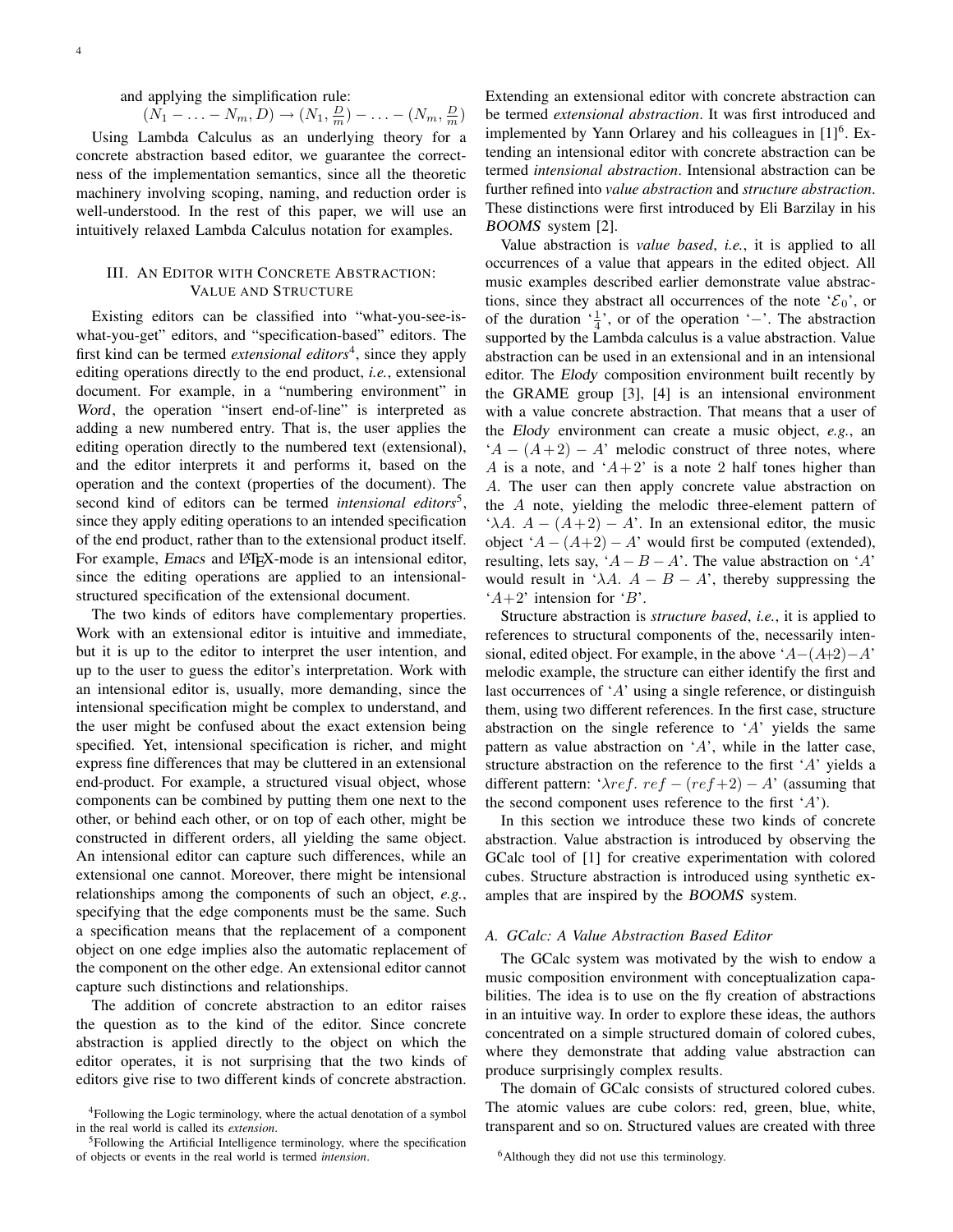

Fig. 1 SOME STRUCTURED CUBE EXAMPLES

constructors: Left-Right (**LR**), Top-Bottom (**TB**) and Front-Back (**FB**). The structured cubes of GCalc are pure data values, since they carry no identifying states such as their grid locations. Sameness in GCalc is pure value equality. Figure 1 presents several structured cubes<sup>7</sup>. In the example, we use the notation of [1] for the operators: **LR** is denoted  $\Box$   $\Box$ , **TB** is denoted  $\frac{\Box}{\Box}$  and **FB** is denoted  $\Box/\Box$ . Additional examples, emphasizing the power of concrete abstraction, and the full implementation are described in [2].

Adding concrete value-abstraction and application to the GCalc editor results in an editor that can create and apply, on the fly, single argument functions formed by color abstractions. Figure 2 presents a GCalc running session, with some concrete value-abstraction and application examples. Abstraction and application are conceived as two new constructors: the 'abstract' operation creates function (lambda) expressions, and the 'apply' operation creates application (reduction) expressions. Application expressions are evaluated after their creation, yielding possibly new expressions. In that sense, GCalc is an *extensional editor* with concrete *value-abstraction*. The addition of abstraction yields a new kind of atomic values — variables (based on colored cubes).

## *B. Domain Specific Observability and Sameness*

The values of a structured domain are formed with domain constructors like the **LR**, **TB**, and **FB** constructors in the colored cubes domain. In most domains the constructors obey certain regulations with respect to the domain specific observation means. Consequently, different structured values appear to be the same (*i.e.*, they have the same *normal form* with respect to the common observation means; they "evaluate visually" to the same data value). For example, if a constructor " $\circ$ " is observed to be idempotent and commutative, then  $(v \circ v)$ 



Repeatedly applying **D** on **d** up to

is observably the same as v, and  $(v_1 \circ v_2)$  is observably the same as  $(v_2 \circ v_1)$ . We demonstrate the problematic nature of observable dependent equality in the two domains governing this paper, the cubes and the music domains.

**The cubes domain:** Since the obvious observation means is the cubes visualization, the structured cubes  $(\frac{\text{red}|green}{green}|)$ ,

and  $\left(\frac{\text{red}}{\text{green}}\right)$  $\frac{\text{green}}{\text{red}}$ ) have exactly the same visualization: **R**. Similarly, (red | red), ( $\frac{red}{red}$ ), ( $\frac{red|red}{red}$ ), etc., have the same visualization, a red cube.

**The music domain:** The obvious, but not necessarily musically correct, observation means is the music piece, *i.e.*, the timed set of notes denoted by a music specifier. With respect to this observable, if  $d_1$  and  $d_2$  are duration expressions that evaluate to the same duration, then  $(p, d_1)$ and  $(p, d_2)$  denote the same note, using a note constructor that inserts some default values for the dynamics and the timbre parameters. Similarly,  $((p, d) | (p, d))^8$  is observably the same as  $(p, d)$ . Likewise, if  $M_1, M_2, M_3, M_4$ are motif values, then  $((M_1 \mid M_2) - (M_3 \mid M_4))$  and  $((M_1 - M_3) \mid (M_2 - M_4))$  are observably the *same*, although they carry *different* music intentions.

We see that *observable sameness* of data values in a domain depends on the available observation means and on domain specific properties of the constructors. Since concrete value

<sup>&</sup>lt;sup>7</sup>The example is based on a Scheme implementation for GCalc, done by Eli Barzilay as part of the BOOMS project.

<sup>8</sup>The operation of note simultaneity is denoted by "|".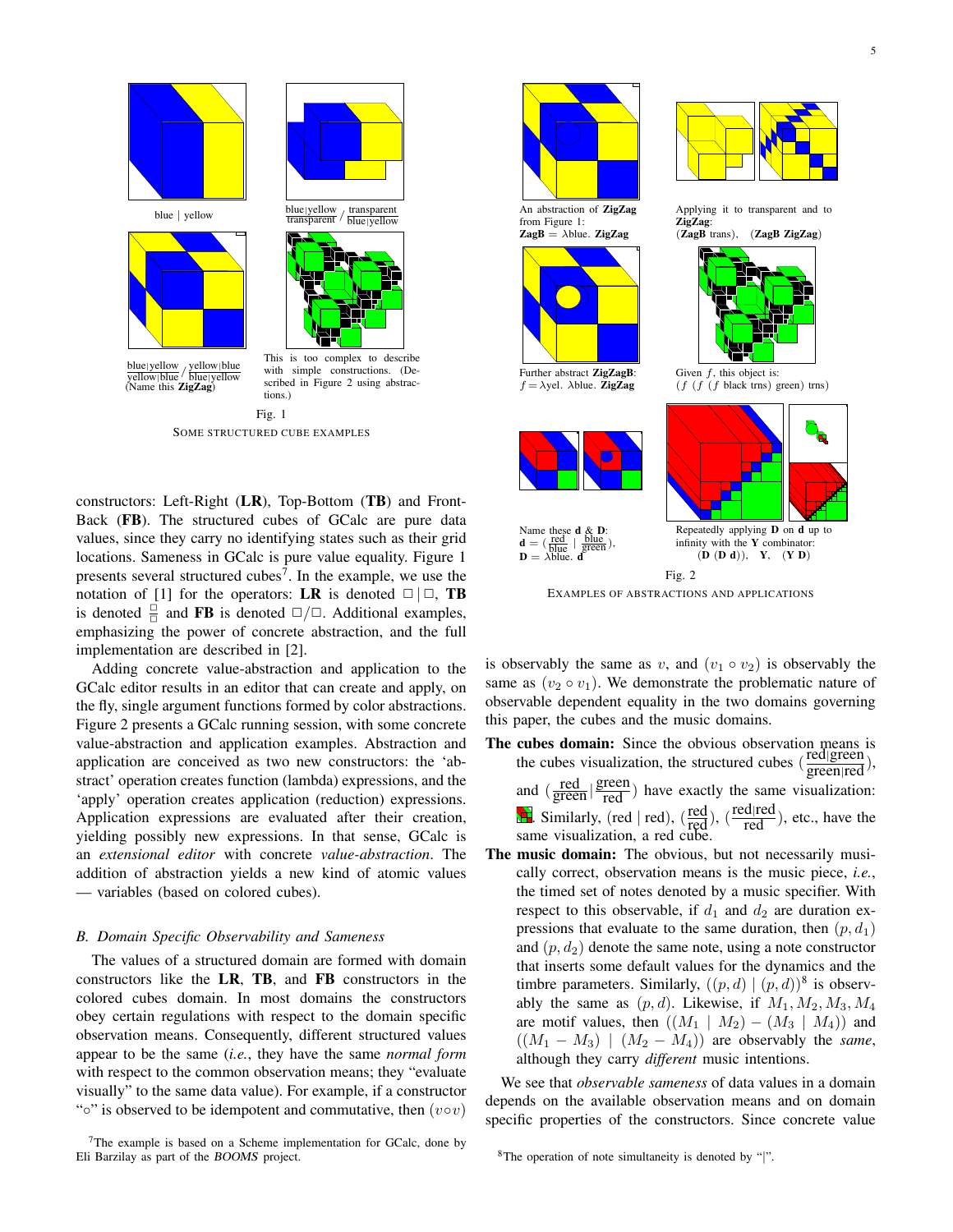abstraction as defined by the Lambda Calculus is domain independent, it seems rational for an abstraction based editor to keep the abstraction engine independent from domain rules and from observation means that presumably will constantly be refined (thereby turning previously same values different). The editor might assume that each specific domain provides a *total* and *efficiently computable* normalization procedure for its values<sup>9</sup>.

The normalization procedure should be distinguished from the *observable-rendering* procedure that is used to actually present the data values to the user. Using an observablerendering procedure allows the editor to maintain objects that are observed the same but represent different intentions. In the cubes domain, the observable-rendering procedure is the graphical rendering procedure that visualizes a structured cube, based on the properties of the cube constructors. In the music domain, the play procedure, that computes the actual timed set of notes, based on the properties of the music constructors, serves as an observable-rendering procedure.

*Sameness and intensionality:* Consider a concrete arithmetic expression like  $2 \times 2$ . A user might wish to express explicitly that 2 is to be multiplied by *itself*, (*e.g.*, expressing the area of a square), or by another number that, incidentally, happens to be 2 (*e.g.*, a 2 by 2 rectangle). The printed form looks similar in both cases, but the intended meaning is different — a programmer would use *multiplication* for the second case and *square* for the first. Using planned abstraction, the two intensions are captured by the Lambda expressions:

$$
\bullet \ \ ((\lambda x. \ x \times x) \ 2)
$$

•  $((\lambda x. \lambda y. x \times y) 2 2)$ 

This distinction between observability and sameness does not arise from sameness algebraic properties of domain constructors, but from different intensions carried by components of the expression. This distinction, that the user is interested in preserving, cannot be captured by concrete intensional value abstraction. It is precisely for that purpose that we introduce concrete structure abstraction.

## *C. Structure Abstraction*

The dual structure-intensional companion of concrete value abstraction is concrete structure abstraction. Value abstraction is applied to uniform data values, while structure abstraction is applied to intensional objects that carry, in addition to their value, an identity. Consider, for example, the "Three Men" picture in Figure 3. Suppose we edit this picture using an editor that supports concrete abstractions; if we try to abstract on the hair colors in this picture we get something like λblack. λgrey. OriginalPicture.

However, suppose we realize that the hair and beard color of the third person are intensionally identified, while it is just a coincidence that the first person has the same hair color. Accordingly, an intension-aware abstraction of the color pattern in this picture should separate the abstraction on the hair



Fig. 3 THE "THREE MEN" PICTURE

color of the first person from the abstraction on the necessarily identical color of the hair and beard of the third. This is impossible with value abstraction since all black regions have identical color. In order to implement this intension we need to conceive each color occurrence as an object, and identify the hair and beard color of the third person as the same color object. The intended abstraction should be applied to the reference to that color object. In a Scheme-like language, this structured view can be written:

```
(let ((color1 'black)
      (color2 'red)
      (color3 'black))
  (picture-of-men
    (make-person1 'hair color1)
    (make-person2 'hair color2)
    (make-person3 'hair color3
                  'beard color3)))
```
and the desired abstraction is:

```
(lambda (color1 color2 color3)
  (picture-of-men
    (make-person1 'hair color1)
    (make-person2 'hair color2)
    (make-person3 'hair color3
                  'beard color3)))
```
Name this abstraction "The3Men." Applying it to the color values "white", "white", "green", *i.e.*, (The3Men 'white 'white 'green), yields a correct answer.

Structure abstraction in the context of the cubes domain can allow selection of particular color occurrences to abstract upon. For example, in the cube of Figure 4a, if the two marked black regions are intensionally identified then structural abstraction can distinguish them from the other black region; this creates an abstraction that when applied to, say gray, yields the cube described in Figure 4b.

In music, structure abstraction allows for abstraction on particular note occurrences. For example, when working on the motif in Example 1 (from Section II), structure abstraction can be used to abstract only over the first and third occurrence of ' $\mathcal{E}_0$ ', so that when applied to ' $\mathcal{G}_0 - \mathcal{E}_0$ ' yields the motif in Example 3:

*Example 3:*

$$
(\mathcal{C}_0, \frac{1}{4}) - (\mathcal{G}_0, \frac{1}{8}) - (\mathcal{E}_0, \frac{1}{8}) - (\mathcal{F} \sharp_0, \frac{1}{4}) -
$$

<sup>&</sup>lt;sup>9</sup>In the GCalc implementations [1], [2] the immediate escape from normalization takes the identity function as a normalization procedure. As a result, GCalc cannot identify different values with the same observable, as equal values.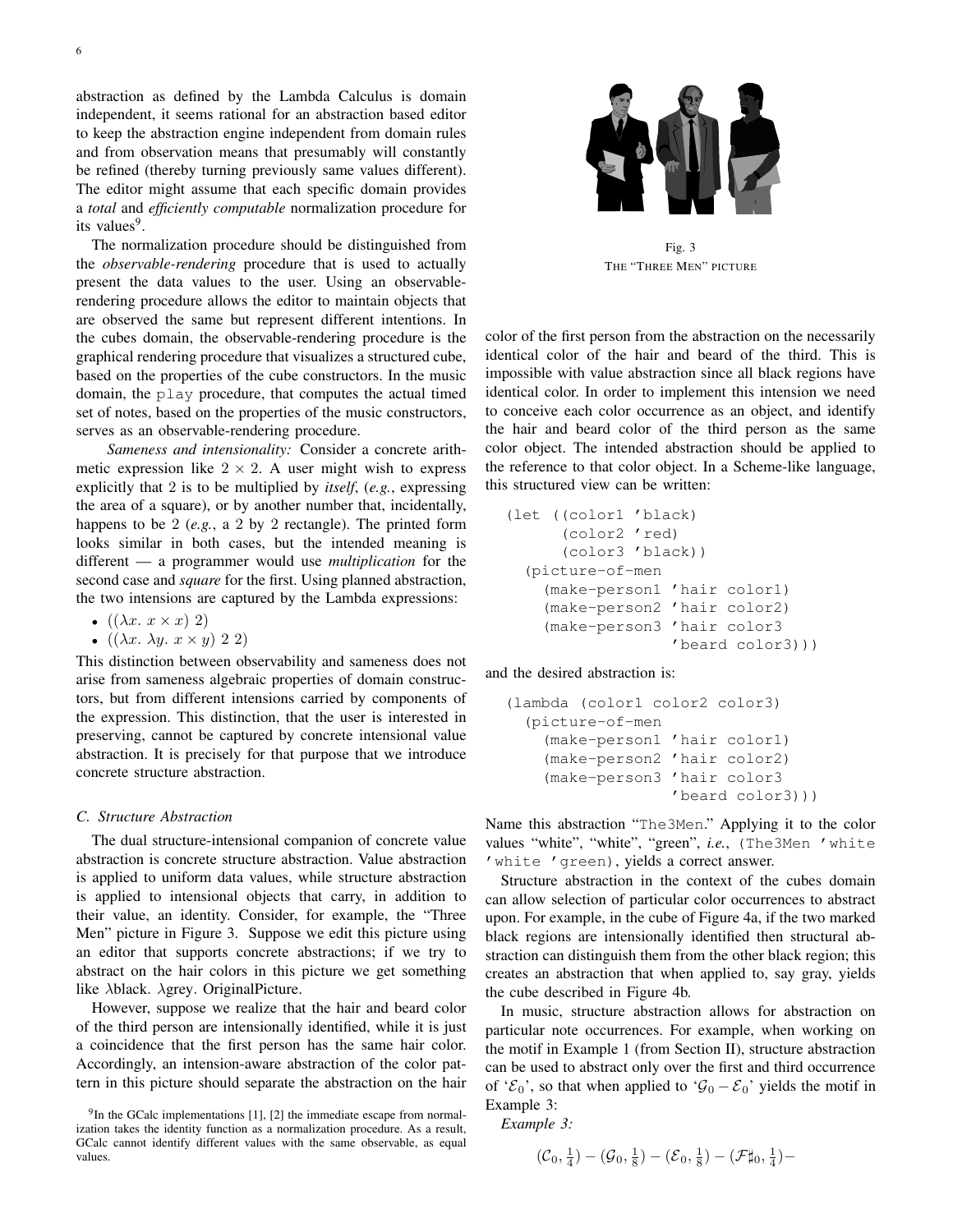7





(b) following structure abstraction and application

(a) an intensional cube: the two marked regions are intensionally identified

Fig. 4 USING AN INTENSIONAL CUBE



## *D. A Formal Definition of Structure Abstraction*

Concrete structure abstraction is meaningful if the expressions to which it is applied enable distinction and identification of occurrences of their components. That is, expressions can be conceived as single origin Directed Acyclic Graphs (DAGs), with leaves that correspond to atomic data values, and internal nodes that correspond to constructors (*i.e.*, constructors are applied to expression references). DAGs represent expressions:

- 1) A DAG that contains a single node represents the data value associated with this node.
- 2) A composite DAG with origin  $v$  and directed arcs to nodes  $v_1, \ldots, v_n$ , represents the expression

$$
exp[v] = \text{constructor}[v](exp[v_1], \dots, exp[v_n])
$$

Note that the nodes  $v_1, \ldots, v_n$  are not necessarily distinct. Two arcs that lead to the same node capture the intended identicalness of the arguments of the constructor of  $v$  (like the third person's hair and beard in Figure 3). Clearly, different DAGs can represent the same expression since references are lost in the above translation (recall the discussion on sameness and observability). The *meaning of a DAG* in a given domain is obtained by domain-specific evaluation of the expression represented by the DAG. Figure 5 shows two DAGs that represent the same expression. The expression evaluates to the cube in Figure 4a. Now we are in a position to introduce structure abstraction and application which are the two major constructors enabling concrete structure abstraction.

*Structure abstraction* is a two argument constructor (an internal node), that accepts a DAG — the *abstraction body*, and one of its nodes — the *abstraction node*. A DAG whose origin corresponds to the abstraction constructor is an *abstraction DAG* (see Figure 6). The nodes in the sub-DAG of the abstraction node (including itself) are called *bound* in the abstraction DAG. In an arbitrary DAG, nodes that are not bound are *free*. That is, given a DAG  $G$  and a node  $v$  in  $G$ ,  $v$  is bound if and only if  $v$  is an abstraction node, or a descendant of one, in an abstraction sub-DAG of G.

An abstraction DAG G is *valid* if its abstraction node is free in its body, and is the origin of a DAG  $G'$  whose nodes are not externally referenced. That is, except for the abstraction node, the nodes of  $G'$  are referenced only from



Fig. 5 TWO CUBE-DAGS THAT EVALUATE TO THE CUBE FROM FIGURE 4A



AN ABSTRACTION DAG

nodes in  $G'$ . In particular, in nested valid abstractions, the outermost abstraction node cannot be within the sub-DAG of the inner abstraction. Figure 7 demonstrates a valid and invalid abstraction DAGs. Note that an abstraction DAG stands for an intensional abstraction, *i.e.*, a function on DAGs. Therefore, an abstraction DAG does not represent an expression (it is meaningless outside the DAG domain).

*Application* is also a two argument constructor intended to apply an abstraction on an argument. The arguments are labeled the *application operator* DAG, and the *application argument* DAG. A DAG whose origin corresponds to the application constructor is an *application DAG*. A *redex DAG* is an application DAG whose operator DAG is a valid abstraction DAG and is disjoint from the application argument DAG.

A reduction of a redex DAG is demonstrated in Figure 8. The reduction rule follows:

Let  $v, v_1, v_2$  be the origins of the redex DAG, its operator DAG, and its argument DAG, respectively. The reduction of this redex DAG is:

$$
v \longrightarrow \text{body}(v_1)[v_2/\text{abs}(v_1)]
$$

where  $body(v_1)$  stands for the origin of the abstraction body of  $v_1$ , abs $(v_1)$  for its abstraction node, and  $x[y/z]$  is the DAG obtained from x by replacing the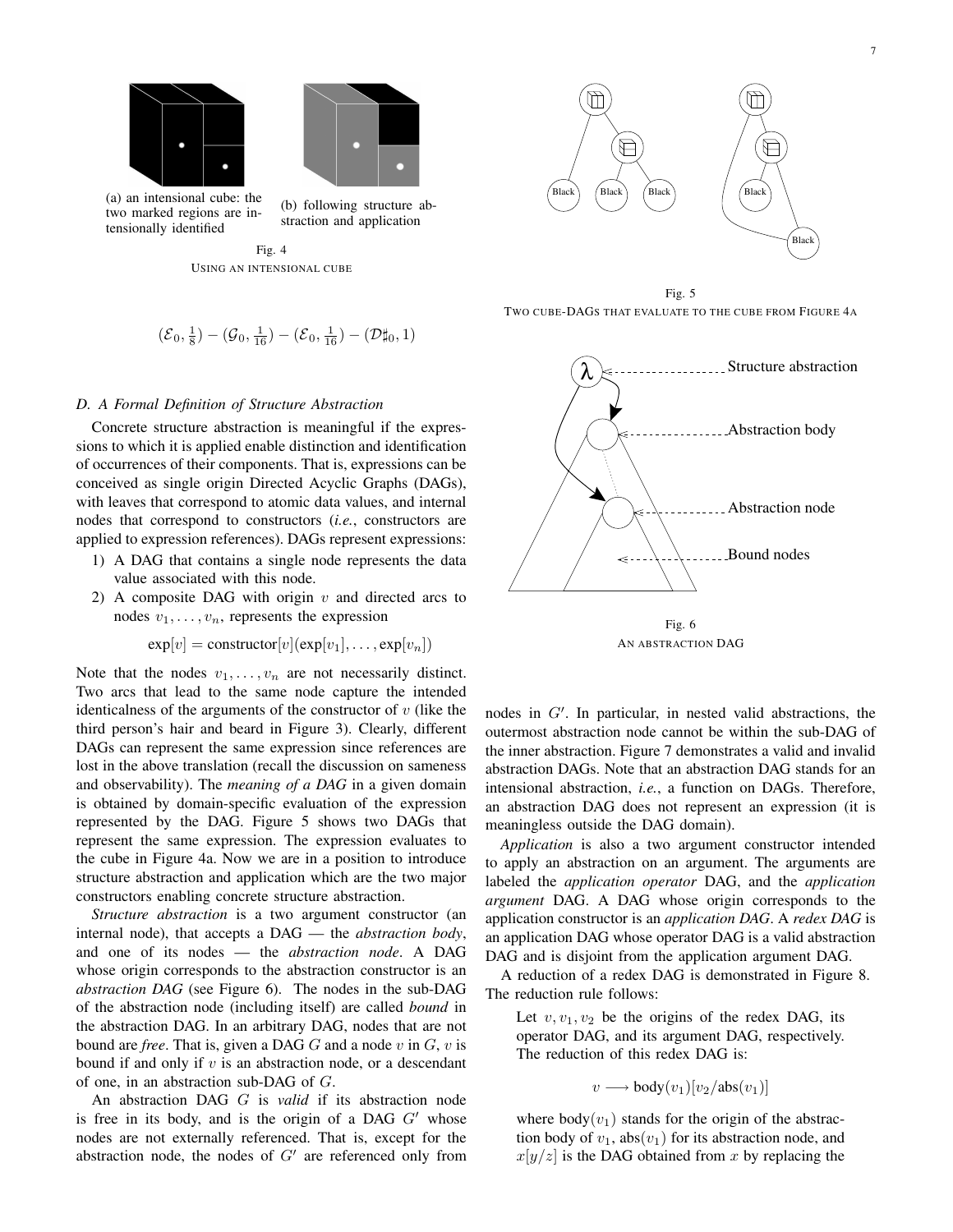

the external abstraction node is not free. Fig. 7

ONE VALID AND TWO INVALID ABSTRACTION DAGS



Fig. 8 REDUCING AN APPLICATION.

sub-DAG rooted in z by the one rooted in  $y^{10}$ .

Note that since  $v_1$  is the origin of a valid abstraction DAG, its application does not leave "dangling references", resulting from external references to nodes in the  $abs(v_1)$ . The intended DAG function of a valid abstraction DAG is implicitly defined by this reduction rule.

The structure abstraction and application rules introduce a DAG-based analogue of the Lambda calculus. It is well defined due to the above restrictions — valid abstraction DAGs and disjoint reduction arguments. Moreover, since the expressions are DAGs this formalization is simpler than Lambda Calculus. In particular, there are no problems with bound and free occurrences of symbols, conflicting substitutions, and different reduction orderings.

*DAG evaluation* is obtained by applying reductions until no more redex DAGs are available, then evaluating the expression that corresponds to the resulting DAG. Remember that in case the final redex-free DAG still contains abstraction or

application nodes, then it does not represent an expression, so its evaluation is undefined.

the internal abstraction node arc.

The computational power of value and of structure abstractions is the same, since structure abstraction can simulate value abstraction, and structure abstraction can be simulated with *planned* lambda abstractions. The difference lies in the concrete abstraction mode. In the planned mode, the sharing and distinctions among multiple occurrences of a value are captured by sharing abstraction variables, or distinguishing among them, as demonstrated in the  $2 \times 2$  example in subsection III-B. However, in the concrete abstraction mode, value abstraction can generate only the  $\lambda x$ .  $x \times x$  abstraction, while structure abstraction can create both, since the sharing intension is kept in the DAG expression $11$ .

## *E. Structure Abstraction in an Interactive Environment*

The formalization that was presented in Section III-D only handles a static mathematical world. When we get to a "realworld" interactive environment, we must consider side-effects in the form of substitutions that *change* the DAG. This is dangerous since abstractions that were made can change their functionality or even become invalid due to changes.

This means that a slightly different strategy should be employed to cope with these changes: when an abstraction is made, its DAG is copied to an abstraction environment. This environment is an association list that binds names with stored abstractions; it forms a read-only memory for these abstractions which means that they cannot change. If a valid abstraction is made, referring to it using its name always returns a copy which is the same as the original one<sup>12</sup>.

 $10$ This presentation does not cope with replacement formally — one way to handle such side effects is to say that the whole DAG is copied, making the necessary modifications.

<sup>11</sup>An idea that was suggested by Orlarey is the concept of *generalized abstractions*, where a simple abstraction over some construction can take any value as an argument, and application will take the form of pattern-matching and substitution. The structure abstractions presented here can be viewed as a much simplified form of generalized abstraction.

 $12$ Note that this does not contradict a mechanism to delete bindings or redefining them — the only guarantee we need is that stored DAGs never change.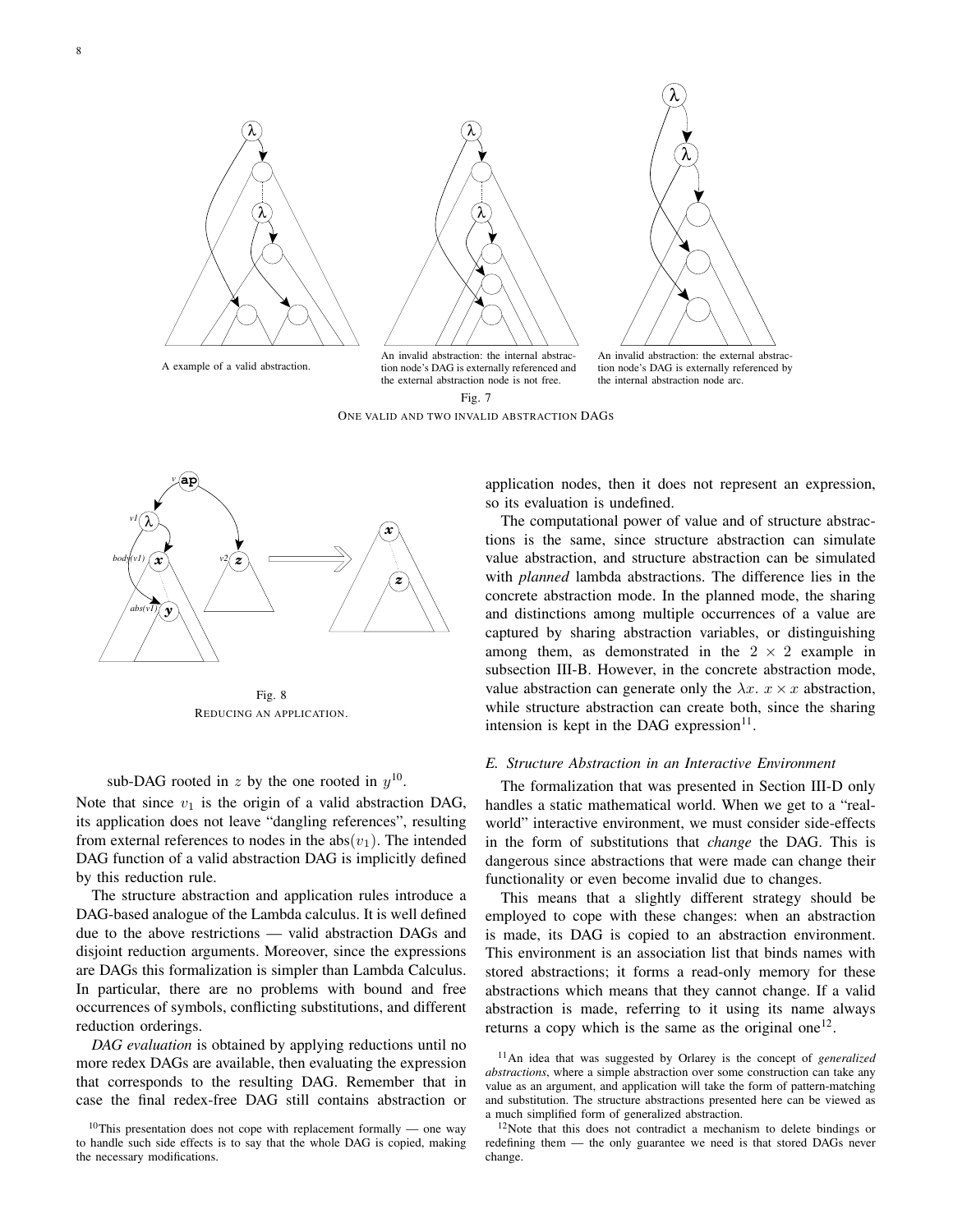Using this approach, abstractions are not used directly in DAGs: a new kind of node is introduced that is a name reference. The application reduction rule is changed accordingly, a redex has a valid name reference as its operator, and reduction is performed using the abstraction DAG referenced by this name. This is similar to the way  $\overline{BOOMS}$  is implemented<sup>13</sup>, see Appendix I for more details.

# IV. COMBINING THE TWO ABSTRACTIONS IN A SINGLE TOOL

In the previous section we have seen that concrete structure abstraction is more powerful than concrete value abstraction since it uses identities to express sharing of subcomponents in an intuitive way. In this section we argue that, nevertheless, it cannot be used as a replacement for concrete value abstraction. This seemingly contradictory argument results from the truly contradictory nature of concrete abstraction and a fully structured intensional object. Concrete abstraction is intended to support a creative spontaneous mode of work, where abstractions arise in an associative manner, out of concrete (extensional) objects, *e.g.*, a cube, a music piece, or a document. Manipulation of a structured intensional DAG object, on the other hand, must be planned, since the complex structure usually clobbers the value of the expression to which it evaluates. Hence, it is hard to come up with associatively created abstractions.

Consider, for example, the DAG in Figure 9 that represents the intensional cube from Figure 4a. The actual cube intended by this DAG expression is quite obscure. Consequently, although the intensional DAG structure identifies the first and third occurrences of black and enables concrete abstraction on them, it is unlikely that a user will come up with that idea, unless it was planned in advance — but in that case concrete abstraction is not necessary in the first place. We see that the straightforward generalization of elements in concrete objects, which is the essence of concrete abstraction, is not possible if the user interacts only with the structured object.

We claim that both forms of concrete abstraction are necessary for supporting a creative, associative mode of object development. Concrete value abstraction is the natural mode of operation, while the intensional structure of the manipulated objects arises from the history of object development. If the management environment keeps both the concrete object and the history of its development, then abstractions can emerge in a natural way from the concrete object, but be reflected and performed in its associated intensional object. For example, Figure 10 presents a dual simultaneous view of the cube from 4a, and its intensional DAG structure from Figure 9. The DAG might have been developed during the construction of the cube. If users can simultaneously observe the cube and its DAG, then they might realize that the first and third occurrences of black are based on a single object, and that an abstraction on this object is desirable. Similarly, in music, a composer wishes, typically, to work with the actual music piece, in a bottom-up mode. Using a structure-enabled tool, the intended structure of



Fig. 9 THE STRUCTURE OF THE CUBE FROM FIGURE 4A



Fig. 10 A DUAL EXTENSIONAL-STRUCTURAL VIEW OF THE CUBE FROM FIGURE 4A

the composed piece can be maintained together with the piece, and structure abstraction can be applied to the DAG structure, by observing the actual piece and its structure simultaneously. The main point is that this abstraction is possible and feasible only if both the extensional and the intensional objects are equally accessible to the user.

The above discussion leads to the conclusion that a powerful concrete abstraction requires a *double-view historical* editing tool, that provides smooth integration of the extensional and intensional views of an object in a single end-user tool. Such an interface should give the "look and feel" of an extensional editor, keeping a structural representation that is held

<sup>13</sup>Such a store is also useful for named objects that allow *named copy-paste operations*.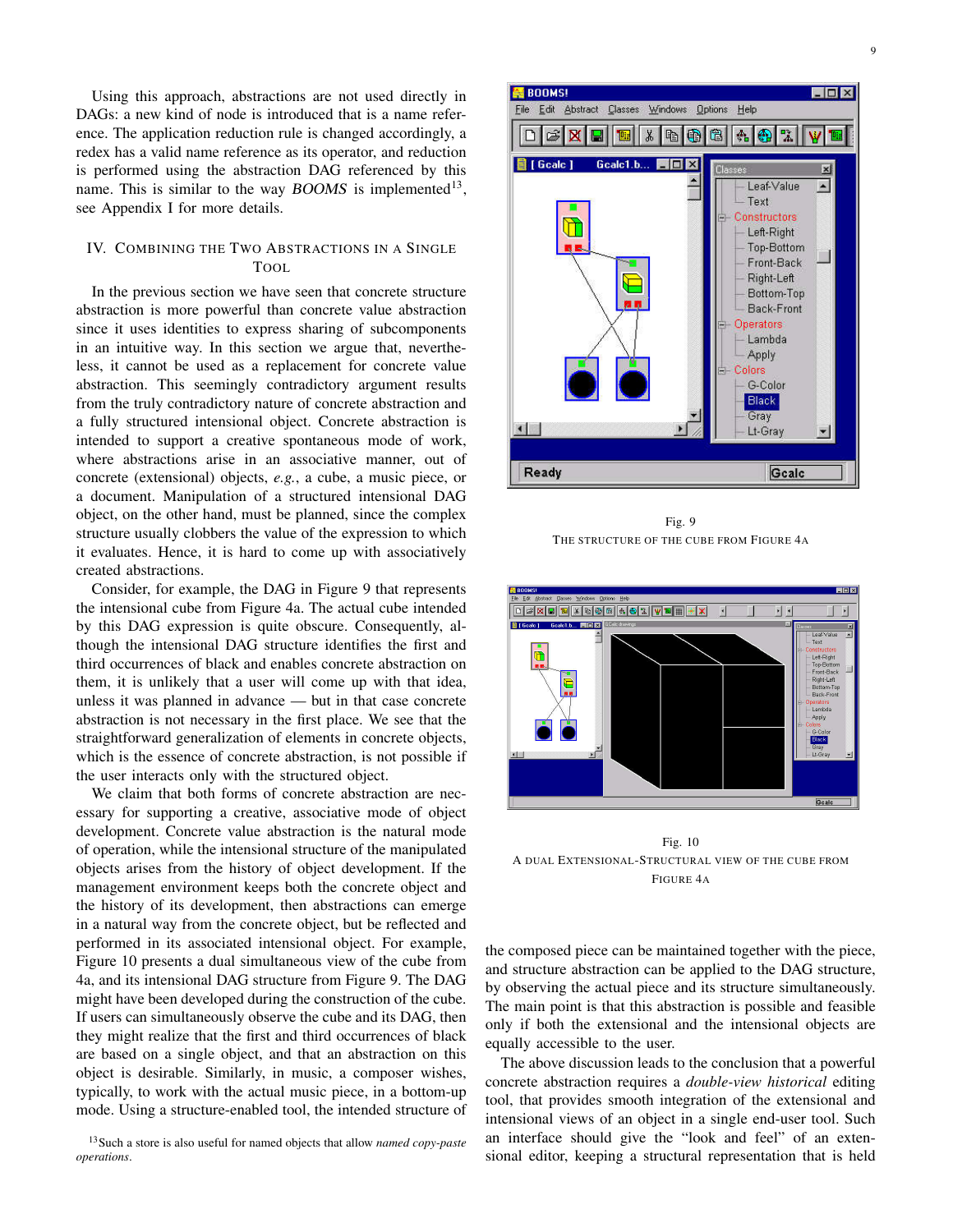

Fig. 11 STRUCTURE EDITING IN BOOMS.

internally. The tool should enable the user to switch, easily, to a structure editing mode, expressing intentions. Moreover, we claim that the intensional structure of the object being developed can emerge from the history of user operations during object development. That is, certain operations can be viewed as having indication for intentions. For example, a copy-paste operation usually means that the newly created subcomponent copy is actually identical to the first in an intensional sense. BOOMS is a prototype tool that supports doubleview editing. Figure 11 demonstrates a BOOMS session for editing the intensional structure of the cube from Figure 4a: first, a structure abstraction was made from the given DAG and named "foo", then a red cube replaced the first black cube and finally an instance of this abstraction was created and given white and gray colors as arguments. In the next section, we describe a model for a double-view editor that integrates the extensional and intensional views of objects, and enables smooth interactions between the two modes.

Still another benefit of a double-view development tool has a flavor pf educating users. The vision is that such a tool allows beginners to work in a purely extensional environment, and switch to the structured view from time to time for exploring the structure that is being created. In later stages, users learn the *meaning* of the structure and its usefulness — they casually start editing the structure to better represent their intended structure. Eventually, they fully exploit the two views, switching as needed.

## V. AUGMENTING END-USER PROGRAMMING IN EDITORS WITH CONCRETE ABSTRACTION

End user programming aims at giving the user the option for doing a complex sequence of operations once, then abstracting it into a "reusable operation" that can be applied later on in different contexts. It can be viewed, in itself, as an editing domain whose values are stored in buffers, and are created by constructors that are primitive edit operations like **create, compose, delete, select, copy, change attribute**. The exact nature of values vary, of course. In Notepad a value is a sequence of characters, in Paintbrush a value is a bitmap, in Word a value is a sequence of characters and objects with attributes. Abstraction in this domain yields templates of the domain values.

The main difficulty with which end-user programming has to cope is that a "standard" naive user is primarily interested in getting some document done, and is not willing to put efforts into improving the editing process. Therefore, end-user tools should have an associative, immediate flavor, that does not require planning on the user's part. Concrete abstraction seems like a natural mechanism since it emerges in an associative way within the editing session, rather than being a planned in advance activity.

The kinds of possible concrete abstractions in an editing domain depend on the nature of the values being stored. The richness of the editor buffer has direct impact on the power of the concrete abstractions that it can support. We distinguish four levels of value domains:

- **Extensional values:** Domain values are fully computed at each primitive editing operation. Such editors keep no structure at all, for example, PaintBrush.
- **Intensional structured values:** Domain values keep the intended structure, as in the cubes or the music domains, but have no commitment to the structure as entered during an editing session. For example, a normalization procedure can be used to optimize the structured values and reduce them into some observable based canonical form.
- **Intensional historically structured values:** Domain values keep the intended structure, as entered during an editing session — no information on cloning and destructive operations is kept. The GCalc editor as well as many modern editors like XFig, MacDraw and Coreldraw keep buffered values of this kind.
- **Intensional identity-based historically structured values:** Domain values are DAGs, called *edit graph*s, that keep the intended structure, as entered during an editing session. BOOMS keeps values of this kind, Windows' OLE provides a similar but restricted capability for applications — embedded "links" to objects allow users to specify sharing of the same object.

The kind of values that an editor stores is a design decision taken by the implementation designer. Extensional values are probably the easiest to manipulate, but support weak editing operations: An **undo** operation requires storing snapshots of buffer states; a **redo** operation is not possible. Intensional, normalized structured values may be optimal, free of redundancies, and enable comparison of values that were built in different ways. However, such values can support concrete value abstraction on the normalized structure alone, and not over the sequence of user operations. Intensional, historically sensitive, structured values can support concrete value abstraction on user operations, as demonstrated in GCalc. Still, the structured values are pure values, and keep no identities for their components. In particular, they do not keep track of cloning and of destructive operations. A **delete** operation is fully computed and removed from the editing history.

Only the DAG-based values can store the full scale of editing operations. An edit graph can support structure sharing among its components, as demonstrated in the introduction of concrete structure abstraction. This way intensional dependen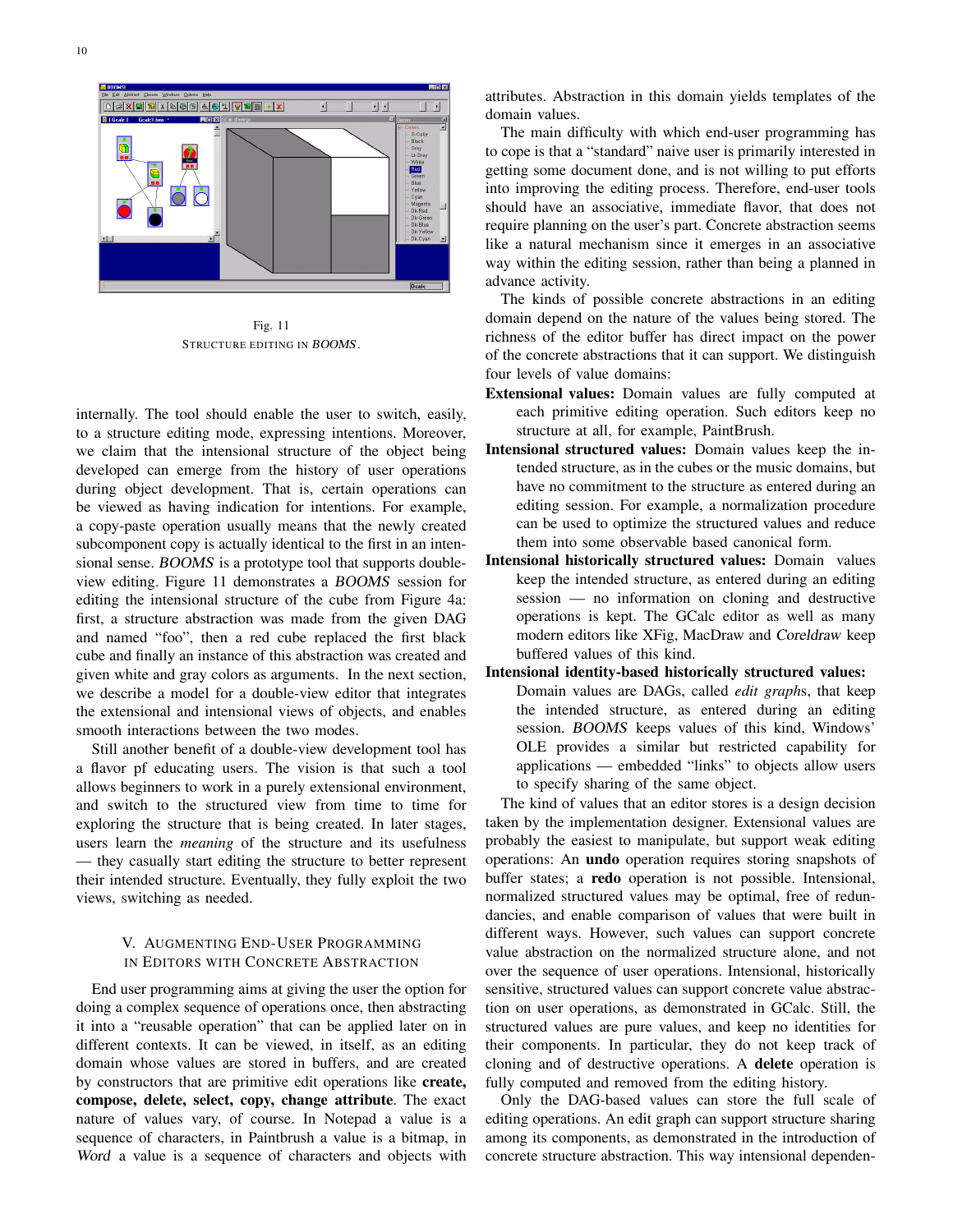cies among objects that imply that changing the properties of one object can change its occurrences in other contexts can be guaranteed. For example, a **copy** operation implies structure sharing between the source and the target objects. Similarly, a **grouping** operation implies structure sharing between the objects being grouped to the group object itself. The following example emphasizes the value of structure sharing:

```
(define A (+ (+ 1 2) 3))
(define B (+ 1 2))
(define C (+ B 3))
```
Although 'A' and 'C' evaluate to the same number, an intensional, identity-based, historically structured editor should not optimize 'C' to be internally equal with 'A' because it then loses the structure sharing with 'B'.

Since DAG values can support concrete structure abstraction, they enable full concrete structure abstraction of user operations. This is important, especially for supporting editor operations like **undo**, **redo**. If the editor keeps a fully historical edit graph then concrete structure abstraction can be used to define **redo** abstractions. That is, take a sequence of edit operations like **group**, **copy**, **paste**, apply abstraction to any of its components, and then apply the abstracted sequence in a different context, to different components.

We suggest to use the double view approach described in Section IV to implement a historical editor. The edit graph can evolve internally, as a result of user operations. The user can interact with a regular extensional editor buffer, but can consult the structured view for more complex editing operations. **redo abstractions** can be defined as an end-user structure abstraction applied to the edit graph. These capabilities are partly implemented in BOOMS, which is described in Appendix I.

## VI. RELATED WORK

#### *A. Computer Music Environments*

**Common Music** *:* BOOMS is inspired from music composition environments and from graphical and historical editors in general. In composition environments, the need to support creativity requires the user to be endowed with programming capabilities. Common Music [8], for example, is a powerful and popular environment for algorithmic composition. It provides a rich set of music primitives, types, and operations, including advanced notions such as music streams, and hierarchy supporting containers. Common Music is embedded in Common Lisp, and the user can program the composition using the notions supported by the system. A professional usage of Common Music requires full programming skills.

**DMIX** : A different approach for supporting creativity in music composition is employed in real time composition environments like DMIX [5] and Elody [4], that replace (or extend) planned programming with direct visual composition. DMIX [5] has an expressive user-interface that operates in multiple dimensions, including many visualization forms like box-graph, score, and text representation. DMIX entails an extensive set of functions. Some of them are used via "slapping" — dragging one music piece and dropping on another, performing some interaction between both. The combination of multi-dimensional representation with slapping yields an interesting form of abstraction in the following way. One view can represent the pitch of a music piece, another view the rhythm of another piece; by slapping (dropping) the pitch view on the rhythm view, one can obtain a new music piece composed of these pitch and rhythm specifications. In this operation the rhythm dimension of the second piece has been abstracted into a function that has been applied to the first piece.

**Elody** *:* The Elody environment of Orlarey [4] supports true concrete abstraction, as discussed in detail earlier in this paper. Elody can be viewed as a visual functional language that is grounded in the music domain. Furthermore, following the pure functional tradition, Elody does not distinguish data from functions. Consequently, compositional processes can be applied to high-order functions, so to yield high-order scores, and music objects can be considered as functions as well. According to its designers, Elody can be viewed as an active music notation, since its programs are also scores.

## *B. Historical and Structural Editing*

**Chimera** *:* The double-view historical editor that we propose is influenced, to a great extent, by the Chimera graphical editor of Kurlander [9]. The aim of Chimera was to investigate ways to automate repetitive tasks in user interfaces. Chimera lets the user "program an application through its user interface." Five powerful techniques were developed to automate repetitions; the most relevant to this work are *editable graphical histories* and *macros by example*.

Graphical histories encode in a "comics strip" metaphor the commands used in an editing session: "Commands are distributed over a set of panels that show the graphical state of the interface changing over time" [9, p.11]. The graphical history is automatically maintained as the user performs actions on the editor, and strategies are designed to make histories shorter and focus on significant actions in the system. Declarative rules encoding regular expressions of commands are used to analyze the stream of commands issued by the user and coalesce similar commands into a single pane of the history.

Histories serve as a basis for a sophisticated form of undoredo where the user can select which section in the history to undo or redo, and have the editor propagate changes through the rest of the session as required. In addition, histories are used as the basis for a form of abstraction implemented in the *graphical macro by example* technique of Chimera. The main concept is to abstract histories into functions by generalizing some of the objects manipulated in a sub-session. The abstracted sub-session is then named and can be used as a new command.

The BOOMS approach is heavily influenced by Kurlander's work, in its focus over histories (which are called editing graphs). The main difference is that Chimera depicts histories in the same visual language as the object editor, while BOOMS, motivated by the need to denote structure in music composition, depicts histories in a hierarchical view, focusing on their structural properties. That is, Chimera depicts histories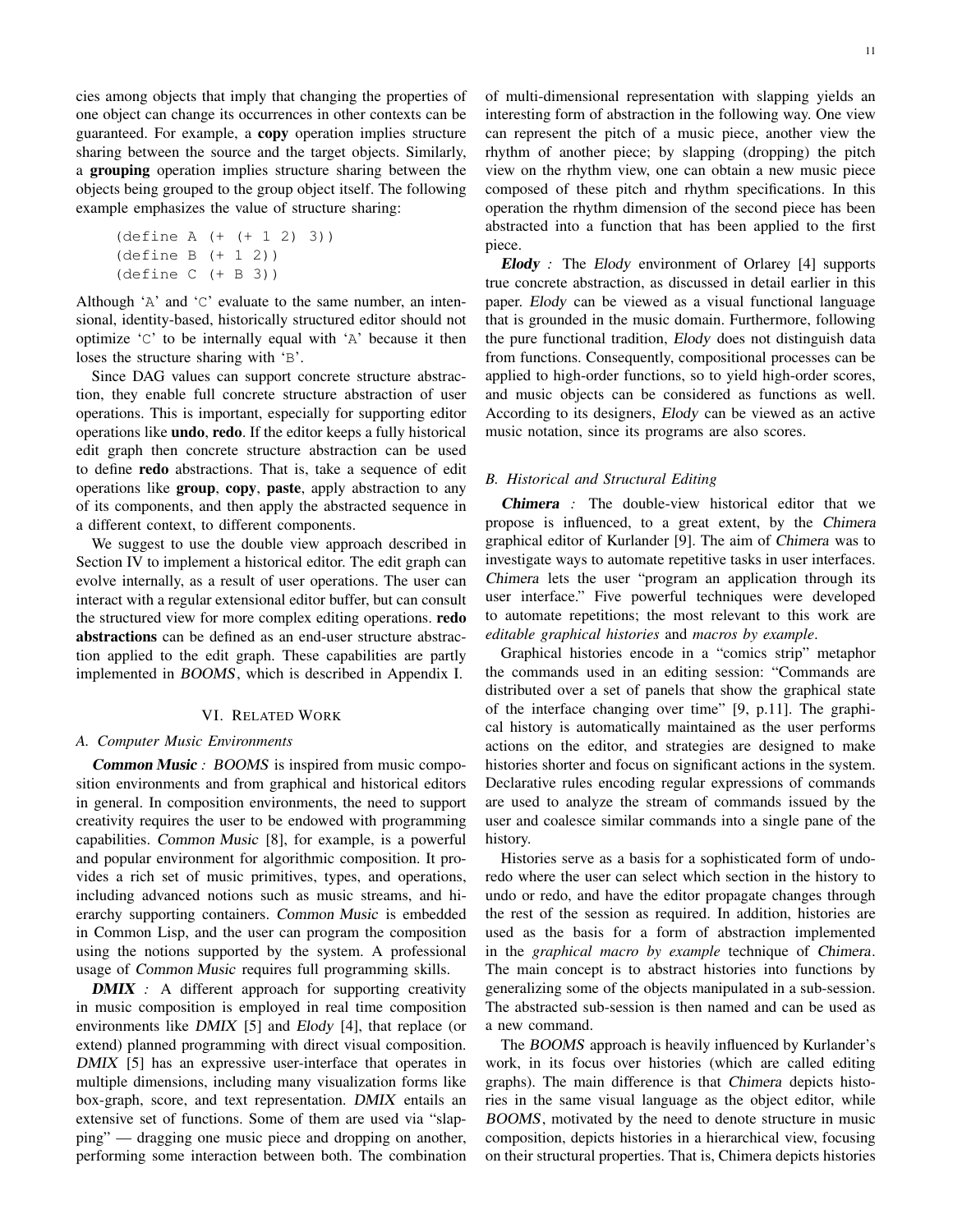as sequences of "cartoon-like" pictures. Each picture shows a sequence of operations as a snapshot of the editor with graphical annotations that indicate where the modification happened. In contrast, in BOOMS, histories appear in a hierarchical view. Each operation is depicted by an iconic node in a tree with arcs pointing to the parameters of the operation. The visual language used for histories is, therefore, quite different from the one used in the editor itself. It is a graphical rendering of the procedures applied during the editing session. This depiction highlights more clearly the structural properties of the resulting objects: for example, it shows when an element in the editor is shared by several operations (the same node is reached by several arcs). It provides an easier basis for the type of abstraction we are advocating, but it is less readable than the Chimera approach. We believe that a combination of the two visual languages can offer the "best of both worlds."

*The* **Programmer's Apprentice** *:* Another historical editor that is somewhat relevant is the Programmer's Apprentice project [10] whose objectives were to study how a knowledgebased editor can help automate the tasks of program writing, modification and documentation. One of the main themes of the research is that the editor must encode explicitly more information than is written in the text of the program in order to appropriately assist the programmer. In the KBEmacs prototype, this additional knowledge was encoded in the form of *clichés*, which encodes the knowledge shared by the programmer and an external assistant when modifying a piece of code. Definitions of clichés include a body over which parameters are abstracted and, most importantly, a set of annotations that explicitly describe the roles of parameters and constraints over their instantiation.

This knowledge is used by the editor to provide the following functionality: during program synthesis, the programmer can select a cliché from a library and instantiate it using explicit editor commands. The programmer can alternatively enter code directly and an analyzer parses the code to recognize instances of existing clichés. In both cases, the editor maintains an explicit representation of the cliché structure of the code — called the *program plan* — in addition to the program text. Because the program plan is explicitly maintained, the KBEmacs editor can support modification of the program at a much higher level of abstraction than a character based editor can. The Programmer's Apprentice project illustrates the need to maintain information beyond the edited extensional object, in order to describe the intention of the designer.

In KBEmacs, the integration of the domain value editing and knowledge editing is through a stage of automatic analysis (plan recognition) of user actions. While this approach is conceivable in the programming domain, where a large cliché library can be designed, it is much harder to apply in the music domain (or any other creative domain), where even a notation for structure is missing, and the notion of "composer intention" is much harder to grasp. In addition, music creators often consciously seek ambiguity in their composition, and a plan recognition mechanism would perform poorly in such conditions. The alternative approach implemented in BOOMS is to provide explicit editing of the editing graph, to empower the composer with the possibility to specify his intention. Automatic analysis of the editing actions is beyond the scope of this work.

Besides this difference, in BOOMS, as in KBEmacs, the ideal place to introduce domain specific knowledge to introduce sophisticated services in the editor is in the set of editor commands. The BOOMS music knowledge base is encapsulated in a library of editor commands, appearing to the user in a palette, and plays a role parallel to KBEmacs's cliché library.

## *C. Double-View Editing*

Double-view editing is important for any editor that stores and operates on non-extensional values. Therefore, the extension of LATEX tools with the "Xdvi" tool, which extends the editing session with an extensional view, was a major improvement to LATEX document editing. Yet, in the LATEX-Xdvi combination only the LAT<sub>EX</sub> view is editable.

*Lilac:* [11] is a true double-view document editor. It consists of a *page view* which is a "What-You-See-Is-What-You-Get" editor and a *source view* which is an intensional editor, that describes the document as a program written in the Lilac document language. This language enables the user to define new document structures. Both views are maintained by hierarchical data structures: The source view by a *syntax tree* which represents the parsing of the document, and the page view by a *display list* which represents the hierarchical geometrical relationships of the syntactical components. The editor supports two way mapping relationships between the page view image to the display list, between the display list to the syntax tree and between the syntax tree to the source view. Therefore, both views are editable.

The author admits that 95% of the time he spent on the page view alone, while the source view is used mainly for editing complicated structures, for global styling, or for creating new styles and constructs. The BOOMS approach is clearly influenced from Lilac — the DAG object of BOOMS corresponds to Lilac's hierarchically maintained source view; the three different applications correspond to three different page view applications. In that sense, BOOMS generalizes Lilac into a domain independent double-view editor, and uses the two forms of concrete abstraction as a main programmability means. However, BOOMS is different from Lilac in two major aspects:

- the structure view is a graphic icon-based structure editor rather than Lilac's source text view,
- There is no relation to abstraction in Lilac.

## VII. CONCLUSION

In this paper we propose to use concrete abstraction as a unifying tool for extending editors with end-user programmability, in a domain independent way. It is appropriate for creative domains where abstractions are not planned but emerge from concrete examples, and for helping users to deal with repetitive tasks or define new primitive operations. We have shown that concrete abstraction can be used for creating templates of structured objects in the editor subject domain,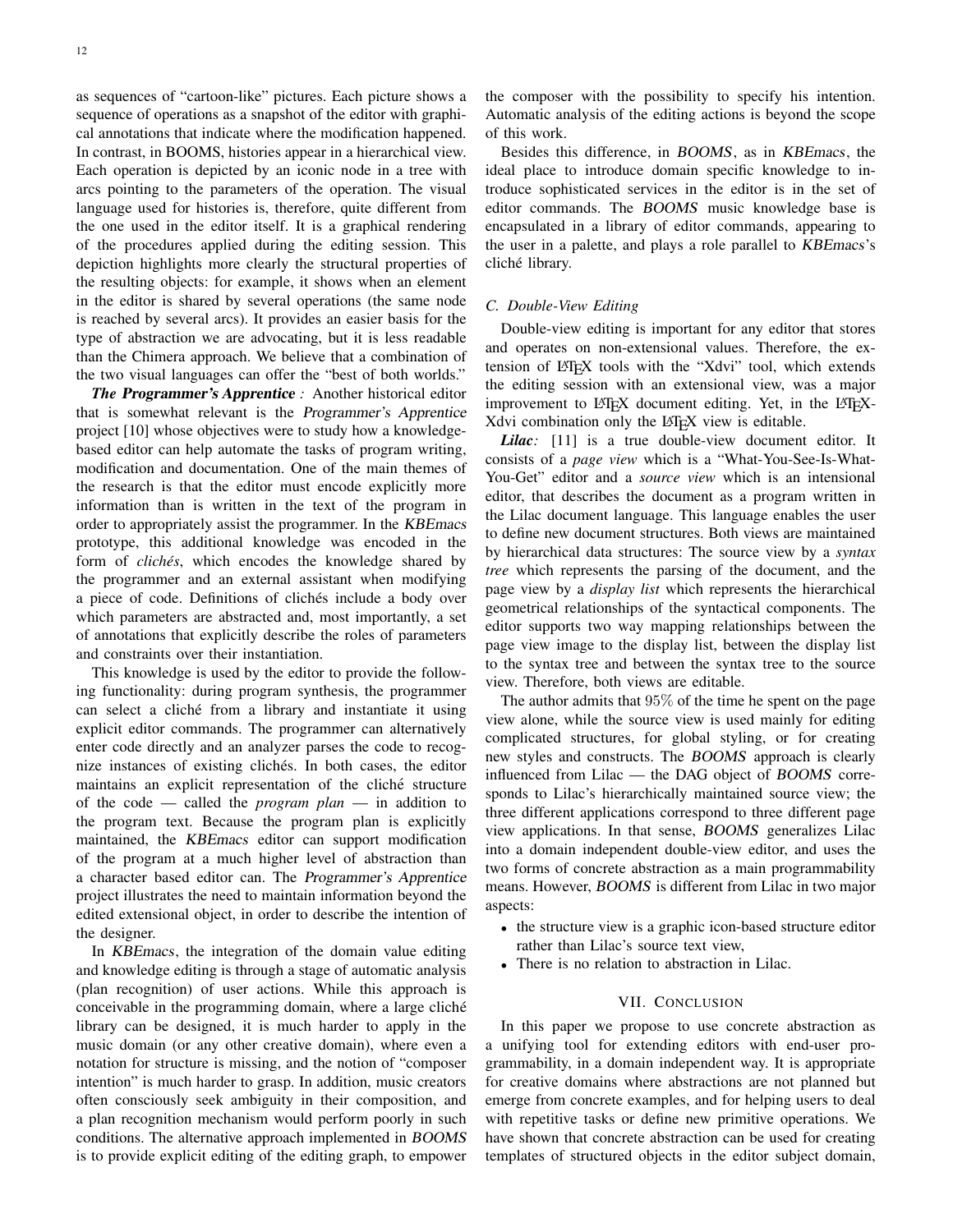and of sequences of user actions and behaviors. We argue that concrete structure abstraction that is based on an edit graph is particularly suitable for historical editor programmability that includes **undo** and **redo** operations.

Our approach combines the concrete abstraction of GCalc that enables powerful end-user computing with the historical editing of Chimera and the double-view editing mode of Lilac. It extends the concrete value abstraction of GCalc with concrete structure abstraction, it extends the historical view of Chimera with hierarchy and structure sharing, and it extends the double-view architecture of Lilac to general domains, not necessarily text documents.

BOOMS is a working initial prototype for a double-view historical editor that features concrete abstraction as a major end-user computing means. The generality of BOOMS is demonstrated by three different applications in the music, graphics and symbolic arithmetic domains.

Future work in this direction is required. On the theoretical level, concrete structure abstraction can be further studied and possibly extended, to allow for abstractions that are currently restricted. On the empirical level the integration of the two views in BOOMS should be further developed. In addition, the history edit graph can be further studied, and simplification algorithms and a normal form should be developed.

## APPENDIX I BOOMS

The BOOMS project, described in [2], addresses the problem of providing a computer-based environment to support the music composition process. One of the prominent aspects of the composition process is the importance of structure: for a composer, a music piece is more than its flat score; it is a structured object, and its structure captures the expressive intention of the composer. Structure is, therefore, a major motivation behind BOOMS, following [12]. Existing music editors do not provide appropriate support for composition: most only address the score editing process. Given this state of affair, composers must add personal annotations to their compositions to remember their structure.

BOOMS presents an editor intended for music composition. It supports a combination of structural and non-structural editing of music pieces and demonstrates the added power provided by an explicit representation of structure. The main focus of the work has been on:

- Developing a methodology to combine structural editing in non-structural editors;
- Investigating how abstraction mechanisms can help turning an editing session into a reusable function, which captures the intention of the composer;
- Formally comparing direct abstraction on the music pieces being edited and abstraction on the history of the commands the composer used to build a piece.

The BOOMS system was developed as a general application framework for developing editors with support for a combination of structural and regular editing and support for enduser abstraction as a tool to define reusable functions without programming. The framework is implemented in CLOS (the Common Lisp Object System) and features a sophisticated Windows interface. Instantiating the framework to a specific editing domain is a simple task, due to the clean objectoriented design of the framework.

While the BOOMS framework is generic, it is most effective when instantiated to domains similar to music composition, where a user incrementally builds a structured object by using a restricted set of commands to combine smaller units into larger ones. The framework was instantiated to three domains to illustrate the support an abstraction-enabled structural editor can provide to end users: music composition, arithmetic expressions and GCalc.

In a BOOMS instantiated editor, the end-user interacts with a hierarchical editor that manages editing histories. The final goal is to have a full double-view editor that will allow standard editing operation while, at the same time, the hierarchical view is maintained. The editing graph can be edited by the user to specify structural intentions. Abstraction can also be performed on the editing graph, turning a sequence of editing operations into a new reusable function.

A feature of the BOOMS framework is that it defines a place where domain-specific knowledge can be introduced in an editor: the node constructors for the domain and the operators for each type in the domain can be encapsulated in well-defined domain libraries and easily integrated in the BOOMS framework. In particular, the BOOMS music domain editor incorporates well-defined knowledge of music notes, intervals, and arithmetics over them. It is a promising area of future work to extend this package to a more comprehensive music knowledge base.

## **REFERENCES**

- [1] Y. Orlarey, D. Fober, S. Letz, and M. Bilton, "Lambda calculus and music calculi", in *International Computer Music Conference*. San Francisco: International Computer Music Association, 1994.
- [2] Eli Barzilay, "Booms: Booms object oriented music system", Master's thesis, Ben-Gurion University, Computer Science, 1997.
- [3] Y. Orlarey, D. Fober, and S. Letz, "Elody: A java + midishare music composition environment", in *International Computer Music Conference*, 1997.
- [4] Y. Orlarey, D. Fober, and S. Letz, "The role of lambda-abstraction in elody", in *International Computer Music Conference*, 1998.
- [5] D.V. Oppenheim, "Dmix: A multi faceted environment for composition and performing computer music: Its design, philosophy, and implementation", in *Computer Music Days*, Delphi, Greece, 1992, pp. 1–10.
- [6] A. Church, *The Calculi of Lambda Conversion*, Princeton University Press, 1941.
- [7] Simon L. Peyton Jones, *The Implementation of Functional Programming Languages*, Prentice-Hall, 1986.
- [8] H. Taube, "Stella: Persistent score representation and score editing in common music", *Computer Music Journal*, vol. 17, no. 4, pp. 38–50, 1993.
- [9] D.J. Kurlander, *Graphical Histories*, PhD thesis, Columbia University, Computer Science, 1992.
- [10] Charles Rich and Richard C. Waters, *The Programmer's Apprentice*, Addison-Wesley Publishing Company, 1990.
- [11] K.P. Brooks, *A Two-View Document Editor with User-Definable Document Structure*, PhD thesis, Stanford University, Computer Science, 1988.
- [12] M. Balaban, "The music structures approach to knowledge representation for music processing", *Computer Music Journal*, vol. 20, no. 2, pp. 96–111, 1996.